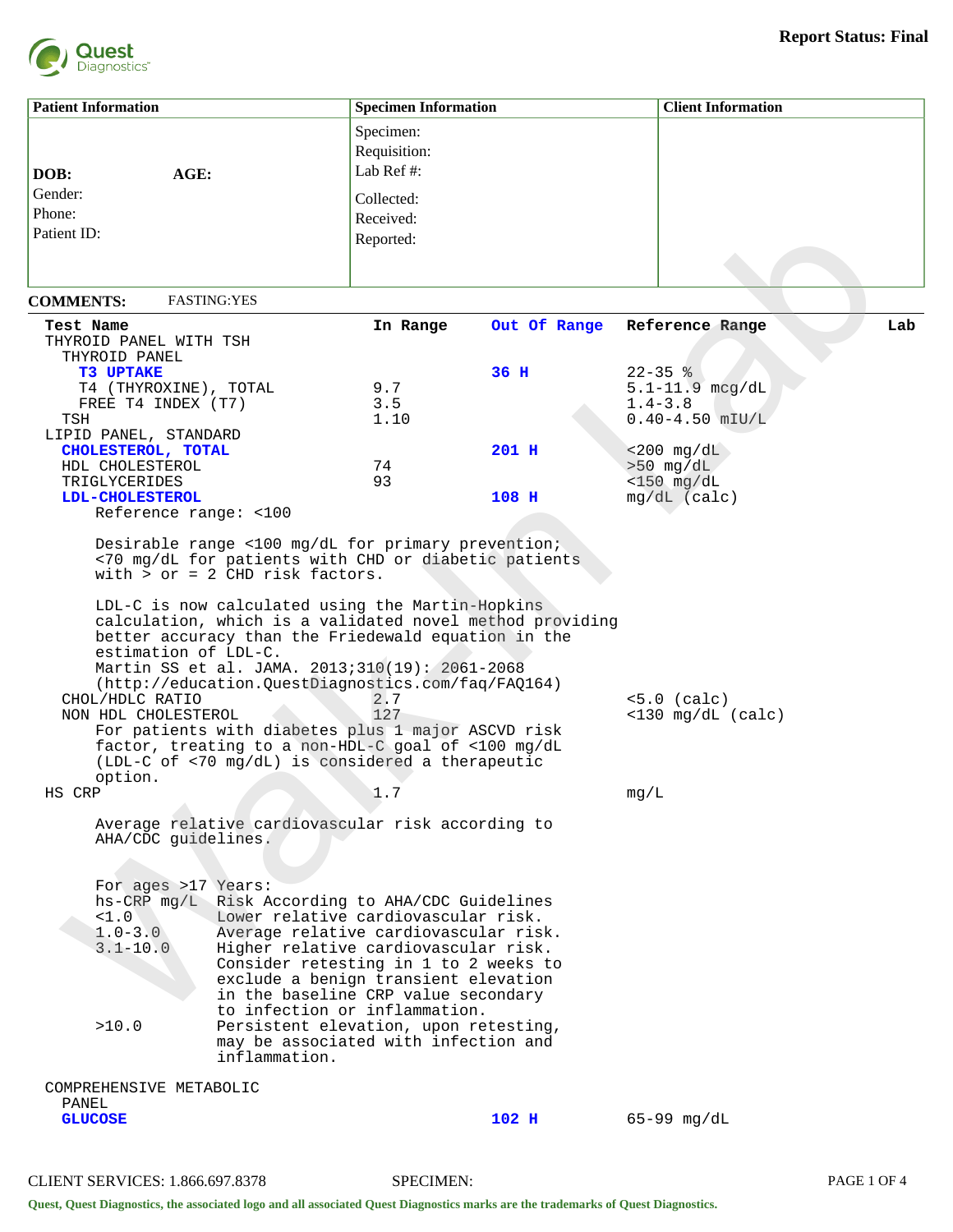

| <b>Patient Information</b>                                                                                                                                                                                                                                                                                                                                       | <b>Specimen Information</b>                                                                                                                                         |                                             | <b>Client Information</b>                                                                                                                                                                                                                                                                                                                                            |     |  |
|------------------------------------------------------------------------------------------------------------------------------------------------------------------------------------------------------------------------------------------------------------------------------------------------------------------------------------------------------------------|---------------------------------------------------------------------------------------------------------------------------------------------------------------------|---------------------------------------------|----------------------------------------------------------------------------------------------------------------------------------------------------------------------------------------------------------------------------------------------------------------------------------------------------------------------------------------------------------------------|-----|--|
| AGE:<br>DOB:<br>Gender:<br>Patient ID:                                                                                                                                                                                                                                                                                                                           | Specimen:<br>Collected:<br>Received:<br>Reported:                                                                                                                   |                                             |                                                                                                                                                                                                                                                                                                                                                                      |     |  |
| Test Name                                                                                                                                                                                                                                                                                                                                                        | In Range                                                                                                                                                            | Out Of Range                                | Reference Range<br>Fasting reference interval                                                                                                                                                                                                                                                                                                                        | Lab |  |
| For someone without known diabetes, a glucose value<br>between 100 and 125 mg/dL is consistent with<br>prediabetes and should be confirmed with a<br>follow-up test.                                                                                                                                                                                             |                                                                                                                                                                     |                                             |                                                                                                                                                                                                                                                                                                                                                                      |     |  |
| UREA NITROGEN (BUN)<br>CREATININE<br>For patients >49 years of age, the reference limit<br>for Creatinine is approximately 13% higher for people<br>identified as African-American.                                                                                                                                                                              | 22<br>0.90                                                                                                                                                          |                                             | $7-25$ mg/dL<br>$0.50 - 0.99$ mg/dL                                                                                                                                                                                                                                                                                                                                  |     |  |
| eGFR NON-AFR. AMERICAN<br>eGFR AFRICAN AMERICAN<br>BUN/CREATININE RATIO<br>SODIUM<br>POTASSIUM<br>CHLORIDE<br>CARBON DIOXIDE<br>CALCIUM<br>PROTEIN, TOTAL<br>ALBUMIN<br>GLOBULIN<br>ALBUMIN/GLOBULIN RATIO<br>BILIRUBIN, TOTAL<br>ALKALINE PHOSPHATASE<br>AST<br>ALT<br>HEMOGLOBIN A1c<br>For the purpose of screening for the presence of<br>diabetes:<br><5.7% | 68<br>78<br>NOT APPLICABLE<br>142<br>4.4<br>106<br>26<br>9.6<br>6.6<br>4.4<br>2.2<br>2.0<br>0.6<br>68<br>14<br>14<br>5.2<br>Consistent with the absence of diabetes |                                             | $>$ OR = 60 mL/min/1.73m2<br>$>$ OR = 60 mL/min/1.73m2<br>$6-22$ (calc)<br>$135 - 146$ mmol/L<br>$3.5 - 5.3$ mmol/L<br>$98 - 110$ mmol/L<br>$20-32$ mmol/L<br>$8.6 - 10.4$ mg/dL<br>$6.1 - 8.1$ g/dL<br>$3.6 - 5.1$ g/dL<br>$1.9 - 3.7$ g/dL (calc)<br>$1.0 - 2.5$ (calc)<br>$0.2 - 1.2$ mg/dL<br>33-130 U/L<br>$10-35$ U/L<br>$6 - 29$ $U/L$<br><5.7 % of total Hgb |     |  |
| $5.7 - 6.4%$<br>(prediabetes)<br>> or =6.5% Consistent with diabetes                                                                                                                                                                                                                                                                                             |                                                                                                                                                                     | Consistent with increased risk for diabetes |                                                                                                                                                                                                                                                                                                                                                                      |     |  |
| This assay result is consistent with a decreased risk<br>of diabetes.                                                                                                                                                                                                                                                                                            |                                                                                                                                                                     |                                             |                                                                                                                                                                                                                                                                                                                                                                      |     |  |
| Currently, no consensus exists regarding use of<br>hemoglobin Alc for diagnosis of diabetes in children.                                                                                                                                                                                                                                                         |                                                                                                                                                                     |                                             |                                                                                                                                                                                                                                                                                                                                                                      |     |  |
| According to American Diabetes Association (ADA)<br>guidelines, hemoglobin A1c <7.0% represents optimal<br>control in non-pregnant diabetic patients. Different<br>metrics may apply to specific patient populations.<br>Standards of Medical Care in Diabetes(ADA).                                                                                             |                                                                                                                                                                     |                                             |                                                                                                                                                                                                                                                                                                                                                                      |     |  |
| PHOSPHATE (AS PHOSPHORUS)<br>URIC ACID<br>Therapeutic target for gout patients: <6.0 mg/dL                                                                                                                                                                                                                                                                       | 3.5<br>6.4                                                                                                                                                          |                                             | $2.5 - 4.5$ mg/dL<br>$2.5 - 7.0$ mg/dL                                                                                                                                                                                                                                                                                                                               |     |  |
| LD<br><b>GGT</b>                                                                                                                                                                                                                                                                                                                                                 | 134<br>18                                                                                                                                                           |                                             | $120 - 250$ U/L<br>$3-65$ U/L                                                                                                                                                                                                                                                                                                                                        |     |  |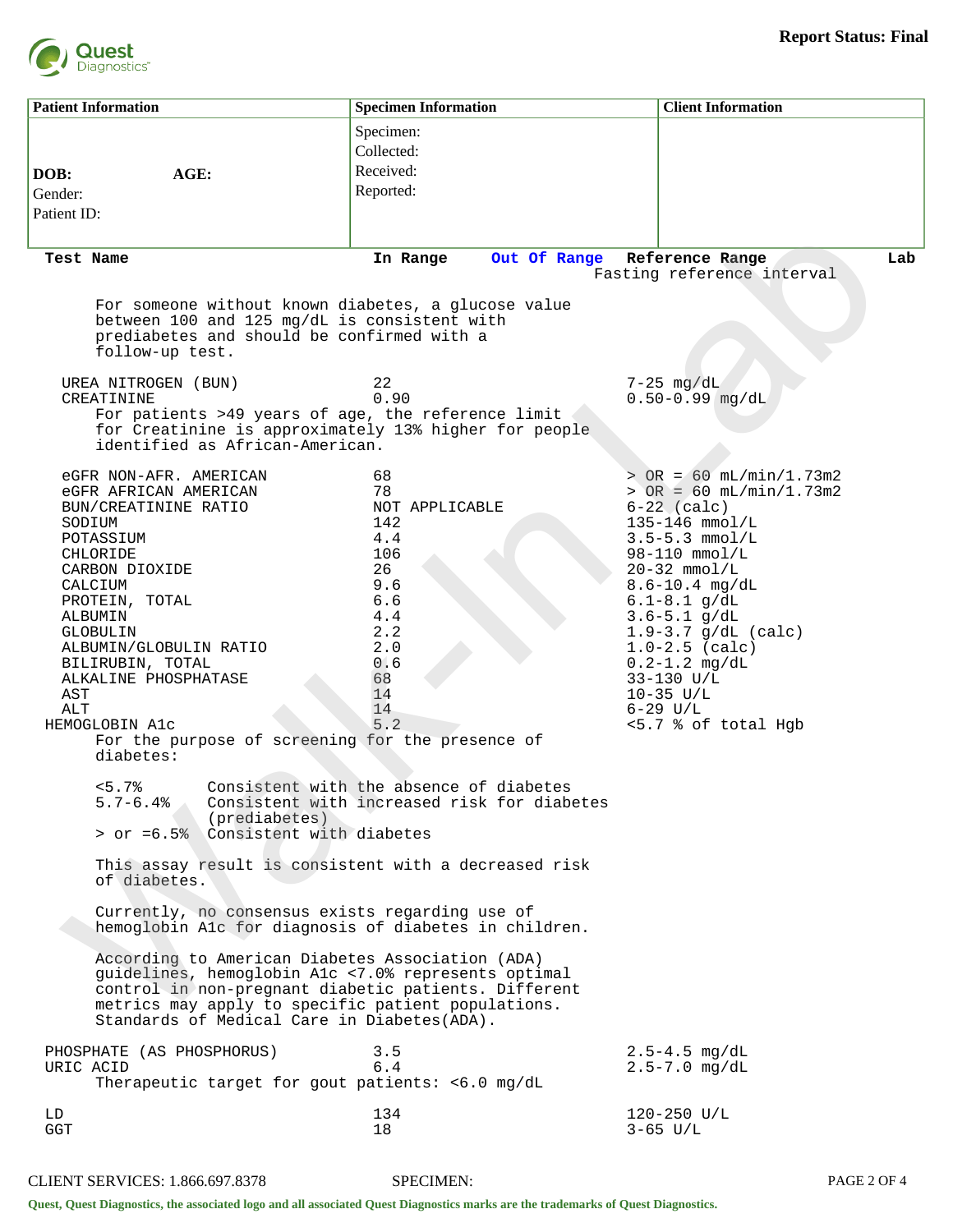

| <b>Patient Information</b> | <b>Specimen Information</b> |              | <b>Client Information</b> |     |
|----------------------------|-----------------------------|--------------|---------------------------|-----|
|                            | Specimen:                   |              |                           |     |
|                            | Collected:                  |              |                           |     |
|                            |                             |              |                           |     |
| AGE:<br>DOB:               | Received:                   |              |                           |     |
| Gender:                    | Reported:                   |              |                           |     |
| Patient ID:                |                             |              |                           |     |
|                            |                             |              |                           |     |
| Test Name                  | In Range                    | Out Of Range | Reference Range           | Lab |
| CBC (INCLUDES DIFF/PLT)    |                             |              |                           |     |
| WHITE BLOOD CELL COUNT     | 6.9                         |              | $3.8 - 10.8$ Thousand/uL  |     |
| RED BLOOD CELL COUNT       | 4.46                        |              | 3.80-5.10 Million/uL      |     |
| HEMOGLOBIN                 | 14.1                        |              | $11.7 - 15.5$ g/dL        |     |
| HEMATOCRIT                 | 40.3                        |              | $35.0 - 45.0$ %           |     |
| MCV                        | 90.4                        |              | 80.0-100.0 fL             |     |
| MCH                        | 31.6                        |              | $27.0 - 33.0$ pg          |     |
| MCHC                       | 35.0                        |              | $32.0 - 36.0$ g/dL        |     |
| RDW                        | 13.0                        |              | $11.0 - 15.0$ %           |     |
| PLATELET COUNT             | 244                         |              | 140-400 Thousand/uL       |     |
| MPV                        | 11.1                        |              | $7.5 - 12.5 fL$           |     |
| ABSOLUTE NEUTROPHILS       | 4947                        |              | 1500-7800 cells/uL        |     |
| ABSOLUTE LYMPHOCYTES       | 1332                        |              | 850-3900 cells/uL         |     |
| ABSOLUTE MONOCYTES         | 435                         |              | 200-950 cells/uL          |     |
| ABSOLUTE EOSINOPHILS       | 138                         |              | $15 - 500$ cells/uL       |     |
| ABSOLUTE BASOPHILS         | 48                          |              | $0-200$ cells/uL          |     |
| NEUTROPHILS                | 71.7                        |              | %                         |     |
| LYMPHOCYTES                | 19.3                        |              | $\delta$                  |     |
| MONOCYTES                  | 6.3                         |              | $\delta$                  |     |
| EOSINOPHILS                | 2.0                         |              | $\frac{9}{6}$             |     |
| <b>BASOPHILS</b>           | 0.7                         |              | နွ                        |     |
| URINALYSIS, COMPLETE       |                             |              |                           |     |
| <b>COLOR</b>               | YELLOW                      |              | <b>YELLOW</b>             |     |
| APPEARANCE                 | CLEAR                       |              | CLEAR                     |     |
| SPECIFIC GRAVITY           | 1.021                       |              | $1.001 - 1.035$           |     |
| PH                         | 6.0                         |              | $5.0 - 8.0$               |     |
| GLUCOSE                    | NEGATIVE                    |              | NEGATIVE                  |     |
| <b>BILIRUBIN</b>           | NEGATIVE                    |              | NEGATIVE                  |     |
| KETONES                    | NEGATIVE                    |              | NEGATIVE                  |     |
| OCCULT BLOOD               | NEGATIVE                    |              | NEGATIVE                  |     |
| PROTEIN                    | NEGATIVE                    |              | NEGATIVE                  |     |
| NITRITE                    | NEGATIVE                    |              | NEGATIVE                  |     |
| LEUKOCYTE ESTERASE         |                             | $1+$         | NEGATIVE                  |     |
| WBC                        | $0 - 5$                     |              | $~<$ OR = 5 /HPF          |     |
| RBC                        | NONE SEEN                   |              | $\angle$ OR = 2 /HPF      |     |
| SQUAMOUS EPITHELIAL CELLS  | $0 - 5$                     |              | $~<$ OR = 5 /HPF          |     |
| BACTERIA                   | NONE SEEN                   |              | NONE SEEN / HPF           |     |
| HYALINE CAST               | NONE SEEN                   |              | NONE SEEN / LPF           |     |
| IRON, TOTAL                | 89                          |              | $45 - 160$ mcg/dL         |     |
|                            |                             |              |                           |     |
|                            |                             |              |                           |     |
|                            |                             |              |                           |     |
|                            |                             |              |                           |     |
|                            |                             |              |                           |     |
|                            |                             |              |                           |     |
|                            |                             |              |                           |     |
|                            |                             |              |                           |     |
|                            |                             |              |                           |     |
|                            |                             |              |                           |     |